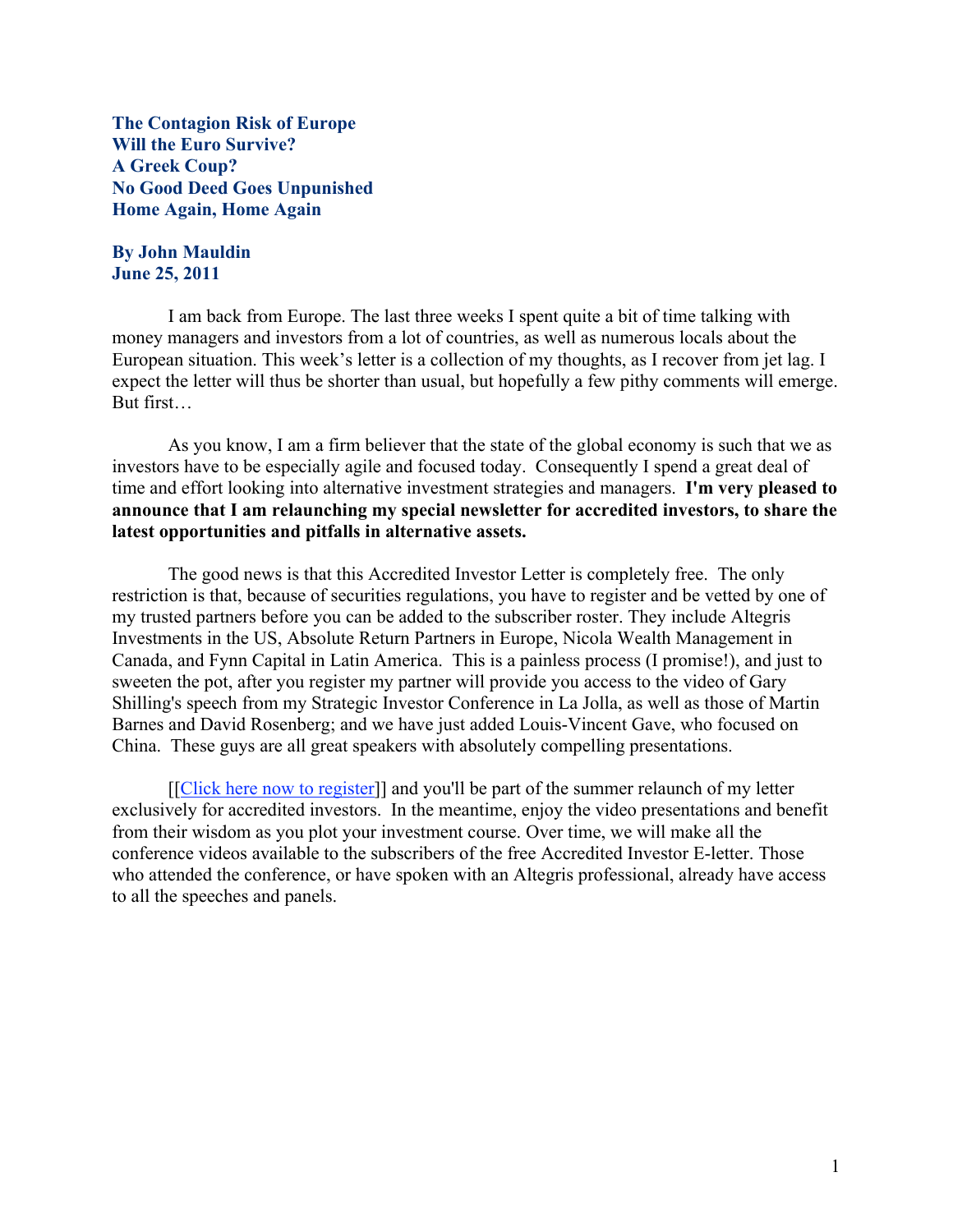

I do not like limiting the letter to accredited investors, but those are the rules under which I work. This is not of my choosing, and I have worked in front of and behind the scenes to try to change what I think is a very unfair rule. (See important risk disclosures below. In this regard, I am president and a registered representative of Millennium Wave Securities, LLC, member FINRA.) And now to the letter.

# The Contagion Risk of Europe

Bernanke gave another press conference after the FOMC meeting this week. Taking his time to address the situation in Europe, and the increased urgency of the crisis in Greece, Bernanke said US bank exposure to Greece was minimal and only indirect, via positions in large, core-nation banks in Germany and France. Raising a red flag, the bearded academic said that money-market mutual funds had substantial exposure to those same banks and could take a big hit if push came to shove in Europe. "A disorderly Greek default would have significant effects on the US" economy, he added.

About the only thing there was seeming consensus on in Europe was that Greece will eventually default. The question is when. European leaders, along with the IMF, have caved and will give Greece  $\epsilon$ 12 billion to tide them over while they debate on finding  $\epsilon$ 70-100 sometime late next month. By some accounts that amount will have to be a lot more. Meanwhile, the ECB is adamant that Greece cannot be allowed to default.

The whole process is somewhat akin to trying to help someone who is drunk by giving them another bottle of whiskey. Trying to cure a problem of too much debt with even more debt is simply irrational, and everyone but Europe's leaders can see that. So why are they doing it?

Because if Greece is allowed to go, there is real reason to believe that the problems will spread rather quickly to the rest of peripheral Europe. By the way, it is not just French and German banks that US money markets have exposure to; there are a lot of Spanish banks that have issued commercial paper as well. And my sources told me that many of the state-owned German Landesbanks are essentially insolvent, with massive amounts of sovereign debt. By the way, another source notes that US money-market funds are not rolling over the commercial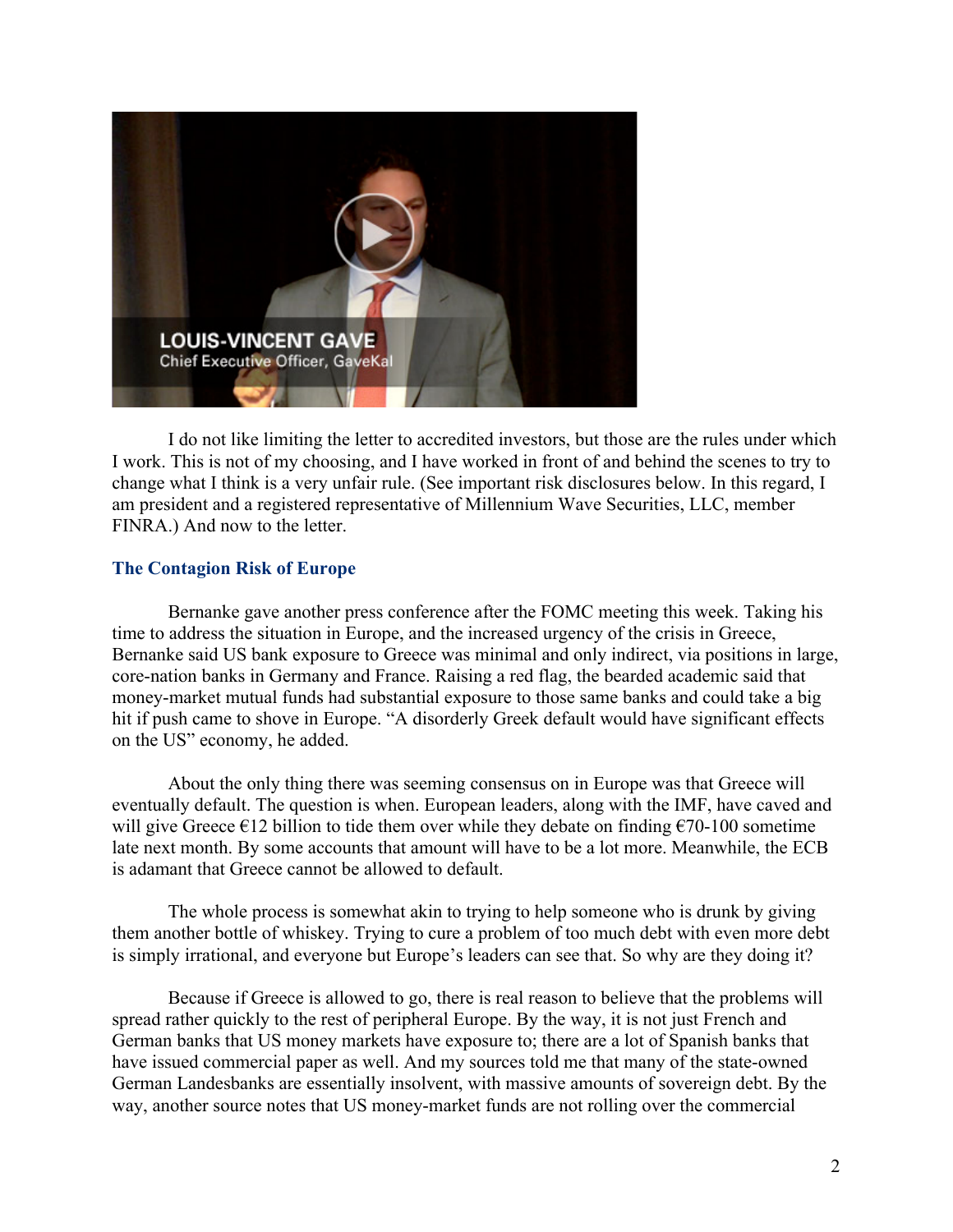paper to some of the banks (like Spanish ones), so there is a liquidity squeeze coming to European banks in peripheral countries.

The ECB has taken on some  $\epsilon$ 100 billion of Greek, Irish, and Portuguese debt, if I remember the number right. They have capital of only about  $\epsilon$ 10 billion. They want to take on even more debt from the banks, as the banks are using sovereign debt as collateral. The whole process is a way to paper over the fact that many European banks are essentially insolvent if they have to mark to market their Greek debt.

I think it is a given that in the near future Ireland is going to tell the ECB that the line item on their balance sheet for €60 billion that says "Loans to Ireland to bail out their banks" should be moved from the line that says loans to the line that says capital. They will simply walk away from the debt. "Here are the keys to your banks. What are you going to do with your banks?"

Let's assume (generously) that there is only a 50% haircut on Greek debt. Add in the Irish debt, assume a smaller haircut on Portugal, at least initially, and you can easily get to  $\epsilon 100$ billion in losses for the ECB. That makes Lehman look like small potatoes.

The ECB would either be forced to print money to cover the losses or have a massive capital call to ECB members. Germany is 27% (again, from jet-lagged memory), so their portion would be a mere  $E27$  billion. How do you think that will play with the voters in Bavaria? The ECB was not supposed to take on bad debt, according to its original charter. More than one person speculated to me that Germany might simply use that as an excuse to leave the euro. Not by the current set of politicians running the place but the new set that will be elected when things go bad.

And printing? Not all that good for the value of the euro.

### Will the Euro Survive?

We had dinner on Monday night at the home of Hervig von Hove of Notz-Stucki Bank, where I was speaking the next morning. There were 16 of us at the table, and these people represented a great deal of money as managers and investors. All very well-informed. We sat outside in perfect weather in the Swiss countryside. Charles Gave sat across from me at the middle of the table, and we talked and debated as the rest asked questions and offered opinions for 3-4 hours. The wine was flowing, and it was a most interesting evening. Now, with that setup…

I was asked if I still thought the euro was going to parity with the dollar, and I said I did, although I was not sure what the euro would look like in three years, or who would be in it. There was some pushback from people who thought the dollar would be the weaker currency. So I asked for a show of hands as to how many people thought the euro would be higher in one year's time. There were 6 hands raised, but one gentleman said he was actually abstaining. So I asked how many thought the euro would fall, and we got 12 hands. Yes, that is 19 votes for 16 people. Clearly there were at least three economists in the group who voted both ways!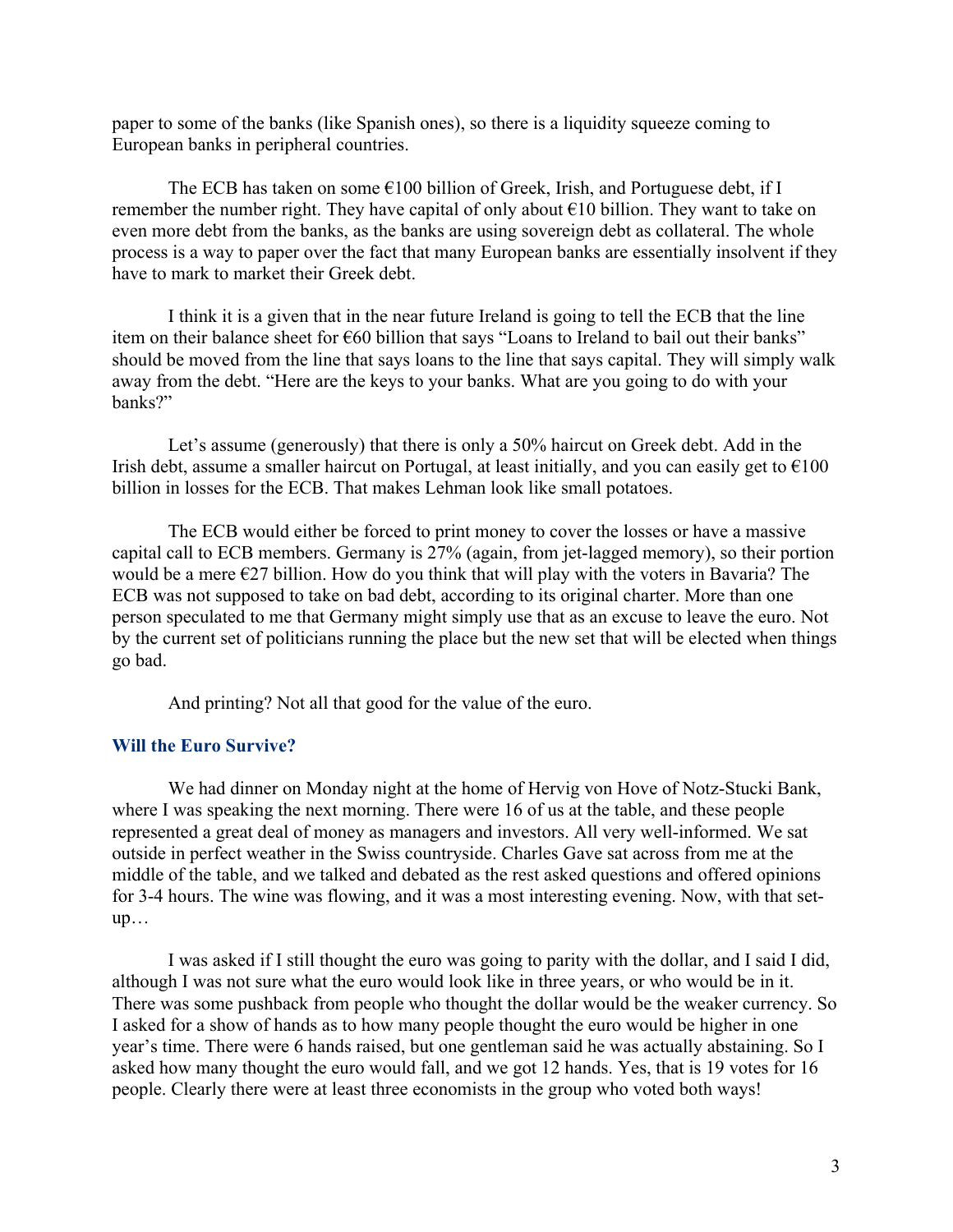Then someone asked Charles about the issue. Now, for those who have never had the extreme pleasure of time with Charles, he is a powerful, white-haired French patrician, and one of the better economists I know. Quite a brilliant thinker and not afraid to express his mind forcefully with a voice that sounds like God talking, with about the same assurance (note to self: never again follow Charles on a speaking stage).

"The question is entirely irrelevant" – punctuating the air for added emphasis. "The euro will not exist in a year. The whole thing was dysfunctional from the beginning."

I suggested that was a tad bearish.

"Not at all. I think it is extremely bullish. The demise of the euro and the return of national currencies will allow for proper allocation of investments and resources. It is the best thing that could happen for the markets."

I could not get him to commit to exactly how that process of dissolution would look.

"I didn't create the euro so it is not my responsibility to solve the problem for them."

But I cannot help but think that any exit by anyone from the euro will be disorderly, giving rise to Bernanke's "significant effects." Many European banks are simply not solvent if there are major sovereign defaults. The US banks have sold some \$90 billion in credit default swaps on Greek, Irish, and Portuguese debt to European banks. That is supposedly balanced with other purchases of CDS, but my sources say that much of that insurance is from German Landesbanks. Yes, the same ones I mentioned above that are basically insolvent. We are joined at the hip to Europe. A European recession would certainly be felt here. And a credit event could cause the same problem as in 2008, as banks start to refuse to lend to each other again. Ugh.

The potential for a real crisis is far too high for comfort. It would mean another recession for sure, with the US already close to stall speed and global growth slowing. I hate to sound alarmist, but I am worried. Absent a problem in Europe, the US should be fine, if slow. And maybe European leaders can stall the crisis off longer, buying time for banks to move their debt to the ECB and raise capital. We have to really keep our eyes on this.

At some point, Europe needs to realize that the problem with Greece, Portugal, et al. is not illiquidity, but that they are insolvent and have few prospects for economic growth anywhere close to what is needed to solve their problems.

Europe would be better off just taking the money they are giving to Greece and using it to recapitalize their banks. Let Greece go. Give it up. Let them enter a 12-step program or whatever it is that insolvent nations do. That is harsh, but it is also the truth.

But there are very sad things going on. It is not just banks that are losers here. Pharmaceutical companies are starting to refuse to deliver to Greek hospitals, as they are up to two years behind on their payments. It turns out that Greece owes some €6 billion to private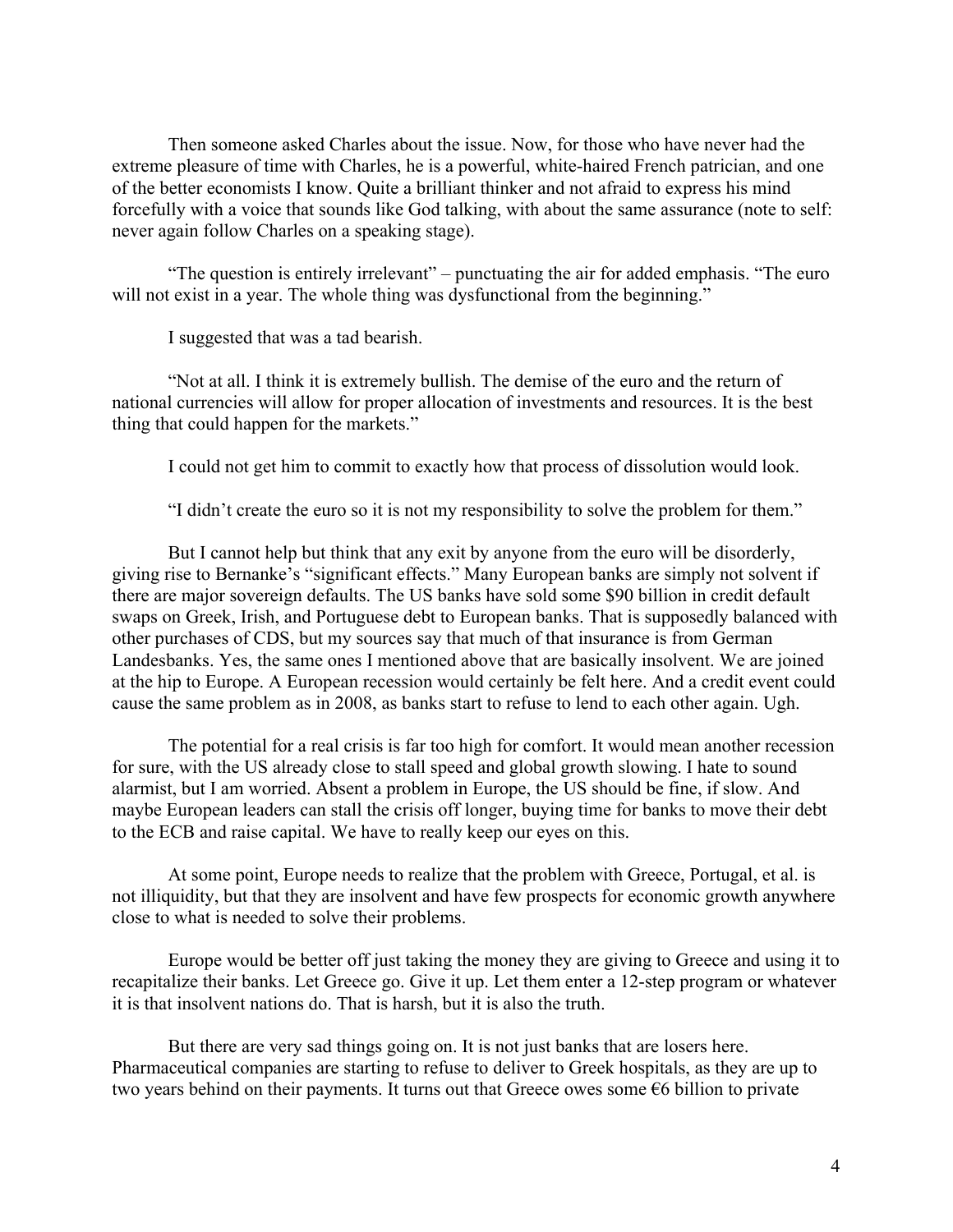businesses like hospitals and simply cannot pay. Those costs are rising, and much of it is to hospitals for medical care supported by the government. They are issuing bonds (shades of California) for the debt in some cases, which sell for a discount of 50%, if they can be sold. And we thought finding  $E12$  billion was a hard thing.

This is not just a Greek problem, it is a concern in many countries that are having financial difficulties.

### A Greek Coup?

Now, time for some speculation on my part. For Greece to leave the euro, the politicians would have to make a rather serious decision. That will not happen overnight. The minute there was any speculation or a "secret" meeting of Greek leaders to discuss leaving the euro, the run on the banks would be massive and fast. It would all come down quickly.

To go back to the drachma would require a bank holiday for a week, and it would have to be a surprise move. About the only way for that to happen would be a military coup coupled with a bank holiday and promises to return to elections after the currency issue was solved. The current government does not have the votes or the power to declare a holiday and move to the drachma, or at least they don't as I read it. Just a thought.

# No Good Deed Goes Unpunished

Switzerland was irrationally expensive. Small Diet Cokes at the Mandarin Hotel were \$12. That is not a typo. I get a full 12-ounce can on sale here for about \$.25. A casual meal, not particularly outstanding, was easily \$100. Taxis are outrageous, with a one-mile trip costing up to \$70.

In the category of no good deed goes unpunished, the Swiss are suffering such high prices due to managing their country responsibly. Everyone wants the Swiss franc. It was about \$1.20 for one franc. I remember when it was \$.25. Then again, so was the German mark.

In the Biggest Loser category, the award for the central bank that made the worst trade in history goes to Switzerland, with losses of 21 billion francs in 2010, trying to keep the value of the franc down against the euro. That's about \$25 billion at today's valuation.

#### Home Again, Home Again

I have been gone for 31 days, and it is good to be back home. And I am home for much of the next three months, at least the way it looks now. I have a speech at the Agora conference in Vancouver late July, and my annual trip to Maine to fish with my son at David Kotok's event (with so many friends) in early August (which I will likely combine with a few days in New York). And not all that much travel in September, though that could change. That really sounds good right now, as I have almost 100,000 miles on American Airlines alone this year. I hope I can cut that down to about a third for the last half of the year.